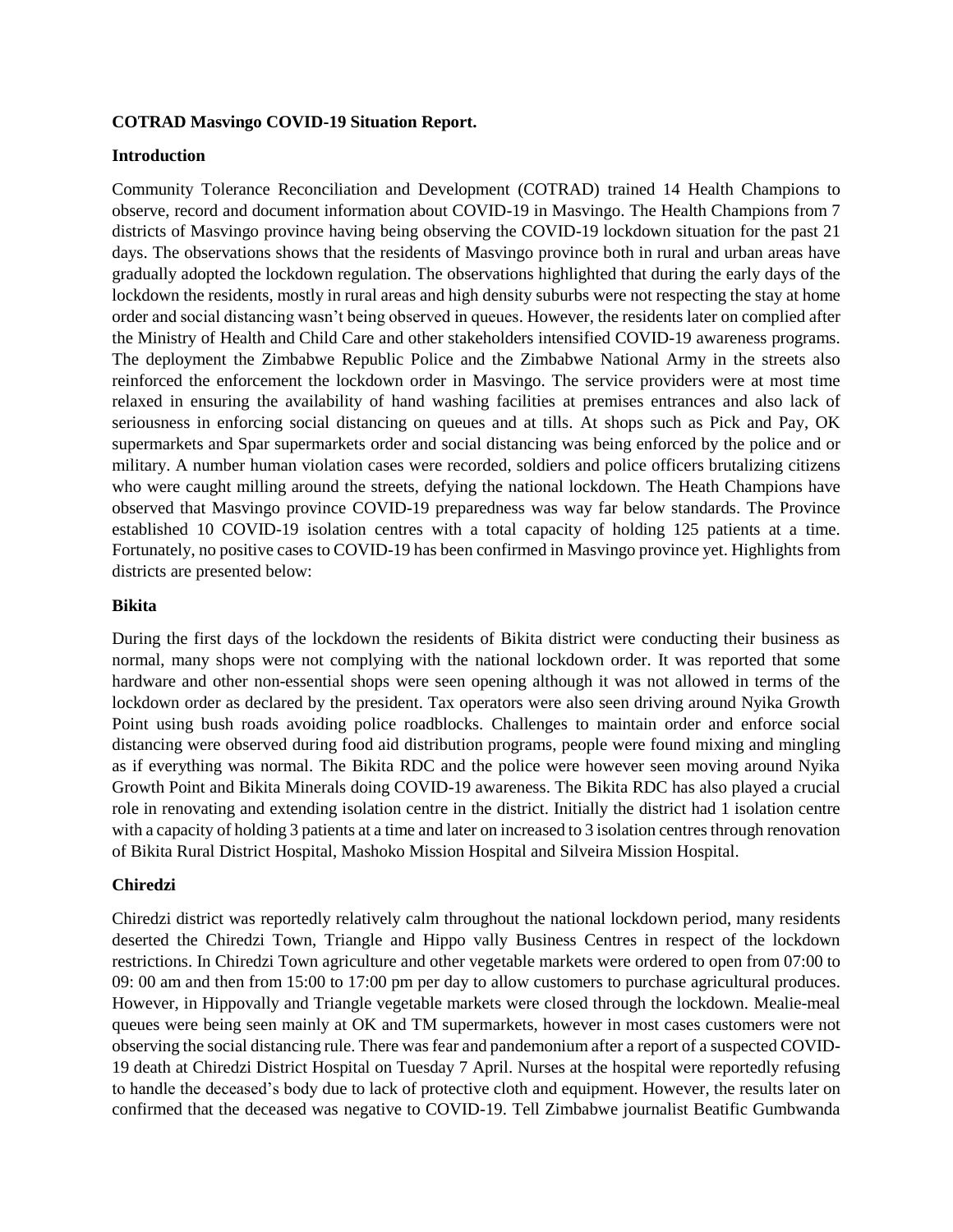was arrested by the police following the report she made on the suspected COVID-19 death at Chiredzi District Hospital. Two isolation centres were established in Chiredzi district which are Chikombedzi Mission Hospital with a capacity of 30 patients and Chiredzi District Hospital with a capacity of 15 patients at a time. The health champions have also recorded partisan distribution of Mealie meal by top Zanu PF officials during the lockdown period.

### **Chivi**

Chivi Rural District Council started by suspending the operation of open markets program on 19 March which were scheduled to start on 22 March due to coronavirus outbreak. The traders tried to resist the ban by illegally gathering at Takavarasha shopping centre for the open market trading on 22 April. However, the Chivi RDC officials and ZRP dispersed them. Latterly the highlights from Chivi district shows that in most areas people were observing the lockdown restrictions. The Chivi RDC has been seriously enforcing the lockdown orders from the first day. However, it was observed that social distancing was difficult to enforce during food distribution programs facilitated by Caritas, WFP and other non-governmental organizations in rural areas. Rarely some short queues of customers were being seen at N Richards, Chingwangwa supermarket in Chivi Growth Point with the service providers failing to ensure social distancing at the lines and inside the shops. On 19 April people flooded into the growth point to buy Mealie meal at N Richards Supermarket, there was total disorder and social distancing rule was total being ignored. An isolation centre was established at Chivi District Hospital with the capacity of holding 16 patients at a time.

### **Gutu**

Most residents in Gutu have been respecting the lockdown restrictions however, observation shows that social distancing was problematic in most cases at shops such as N Richards Shops, Chifamba supermarkets and Spar Supermarket were people were queuing for basic commodities and Mealie meal in particular. In rural areas selling of traditional beer was a major challenge, people we meeting in numbers until the ban was enforced by traditional leaders. Gutu Rural District Council (RDC) rationally allowed only 10 vendors to do business for a limited number of hours per day to provide customers with agriculture produces. The council has successfully managed to maintain order through allowing a limited number of vendors to do business so as to reduce disorder and inconveniences for those that need vegetables. Gutu RDC seems to be the most serious of all rural local authorities in the province in enforcing the lockdown. One COVID-19 isolation centre was established at Gutu Mission Hospital with a capacity of holding 8 patients at a time.

## **Masvingo**

The situation in Masvingo initially showed resistance by the public especially in high density suburbs of Mucheke a lot of people were found by the police defying the lockdown regulation. However the defiance slowly disappeared after COVID-19 awareness campaign, police and military patrols and the creation of roadblocks at the Mucheke Bridge, Chitima Bridge, at Telone along Mutare road and many other local roads that goes to town. Lately the volume of traffic slightly increased in the city centre after motorists were using Masvingo Teachers Collage and Dhiyo bush roads which were later on discovered and blocked by the police. The community members also witnessed continues screening of vehicles getting into the CBD on daily bases. Both pedestrian and motorist had to justify their movement failure to do so was resulting to arrest or turning back home. The major concern was failure to observe social distancing during shopping. Many grocery shops were opening for 5 hours per day. The hand washing facilities were not consistently provided by service providers. However, OK, OK Mart and TM / Pick and Pay supermarkets later on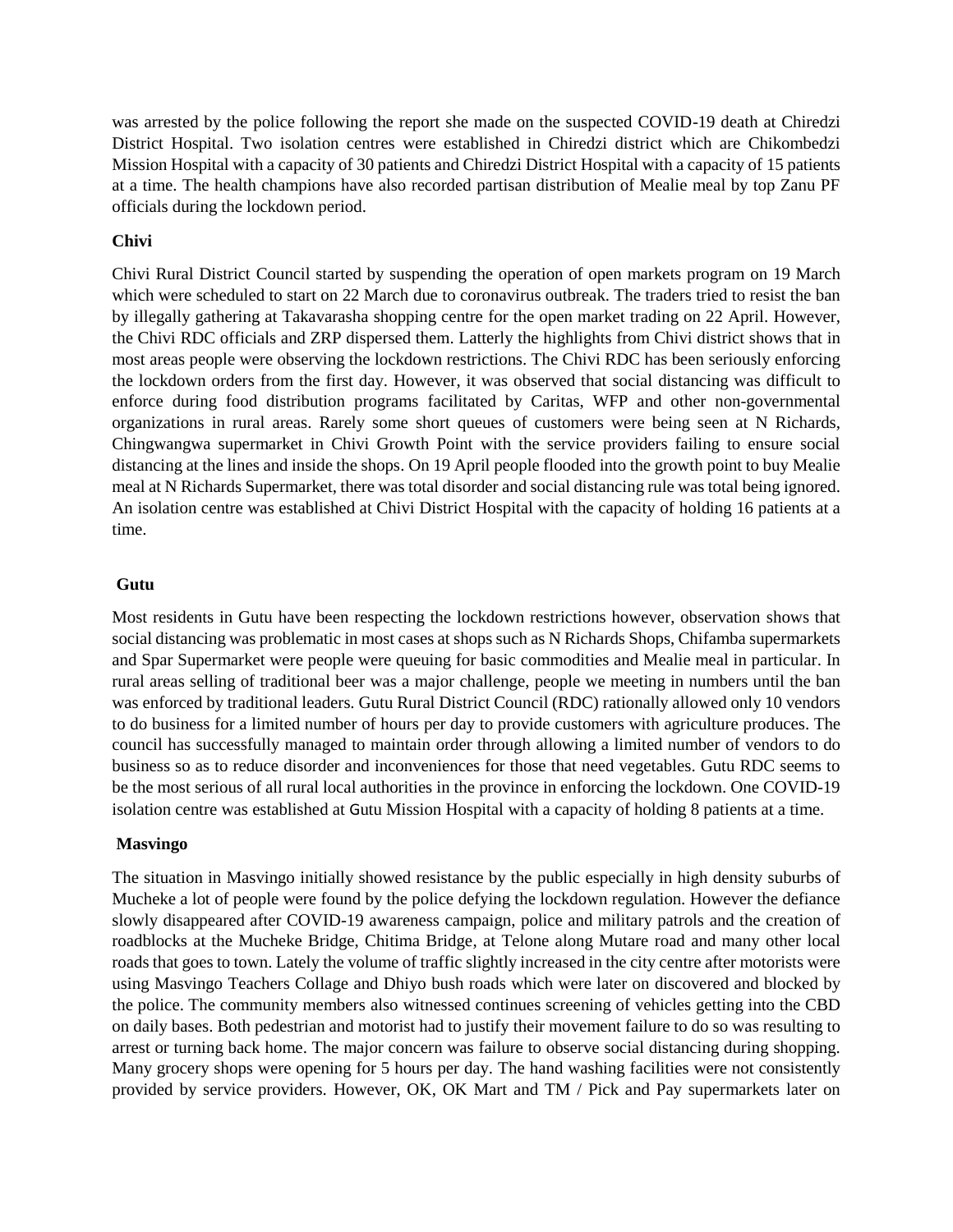introduced compulsory screening of customers at the entrance. The refurbishment of an isolation center in Rujeko was also done, however the major worry was that the isolation centre accommodate only 8 people at a time and the centre didn't have major required COVID-19 equipment. Police brutality was also reported at Pangoline, Mucheke Rank, Sisk and Yeukai. Tell Zimbabwe Director Mr Maunganidze Golden and Passmore Kuzipa Tell Zimbabwe Official, George Maponga from Herald, former President of Zimbabwe Union of Journalists Mathew Takaona and other local journalists were arrested by the police covering news during the lockdown. The health champions also witnessed the mushrooming of illegal alcohol selling point (Shebeen) around Masvingo urban. New Zimbabwe.com Masvingo correspondent Tonderai Saharo injured after some Shebeen operators teamed up and attacked him when he visited an illegal Shebeen in Runyararo West suburb. The Minister of State for Masvingo Province Mr Chadzamira later on relaxed other lockdown restrictions by allowing the reopening of Chitima Vegetable Market though under restrictive conditions. Towards the end of the lockdown especially during the raining days people were entering into town as they wish due to absents of police at road blocks. Long queues of customers were being seen at Nyanigwe, OK, OK Mart, Pick N and Pay and N Richards amongst other supermarkets with police officers enforcing social distancing.

## **Mwenezi**

In Mwenezi, reports says the police were moving around the few exempted businesses premises demanding to see shop licenses and employees' medical aid cards. Besides that, the situation was largely peaceful, with people staying at home as advised. Rutenga growth point in Mwenezi district was quiet but there was also a seemingly problematic Mealie-meal queue at Rutenga and Neshuro Gain Cash and Carry Branch. The Mwenezi Rural District Council mobilized for resources towards fighting the spread of coronavirus as well as to improve capacity in local health delivery systems. The local authority donated hand sanitizers, plastic drums, bleach, banners, posters and hand-washing buckets to Neshuro District Hospital. There was less police visibility in some places of Mwenezi but businesses at Maranda business centre and Rutenga growth point closed earlier than expected. In rural areas many villagers were reportedly going to the bushes to harvest amancimbi. In some cases community members were observing the influx of non Mwenezi residents coming to harvest amancimbi. An isolation centre was established at Neshuro District Hospital with the capacity of holding 12 patients at a time.

### **Zaka**

The highlights from Zaka district shows that the Zaka Rural District Council was on high alert towards fighting the spread COVID-19 virus. The council started by suspending all mobile open markets on 18 March 2020. Food aid distribution by social welfare and the WFP continued under COVID-19 restrictions. During the first days vendors were seen at Gumbo, Ndanga and on roads sides selling agricultural produce but Jerera growth point was generally quiet. However reports of traditional brews were being made in some villages before it was totally banned by the traditional leaders. In Zaka district one isolation centre at Ndanga District Hospital was established with the capacity of holding 20 patients at a time. During the last two days of lockdown heavy police was deployed to maintain orders at N Richards Shop were the people were queuing for Mealie meal.

### **Recommendations**

- $\triangleright$  The residents should comply with the lockdown orders as announced by the authorities.
- $\triangleright$  The deployed lockdown enforcement agents should execute their duty in a peaceful way without favor and fear in full respect of fundamental human rights as enshrine in the constitution.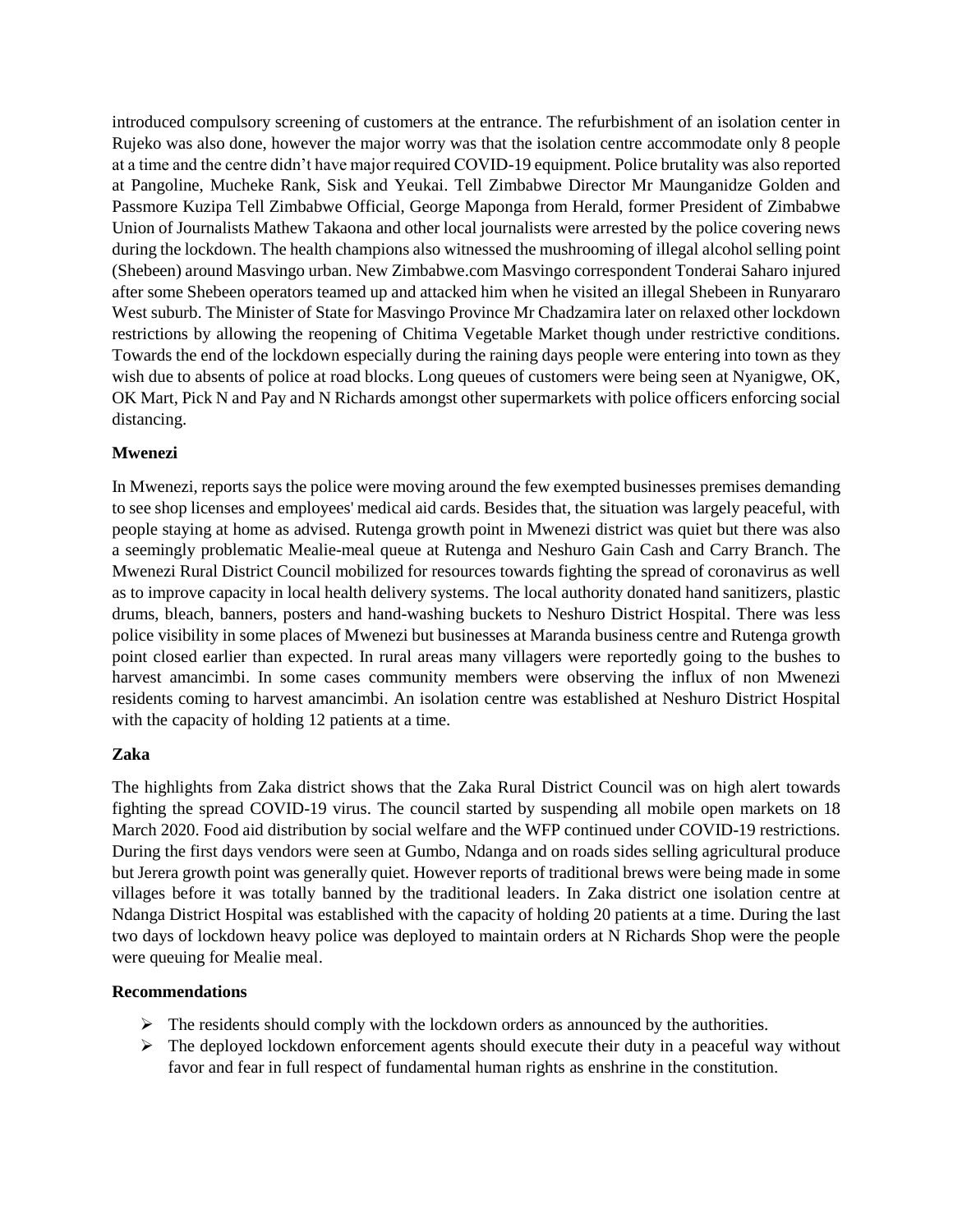- $\triangleright$  The deployed lockdown enforcement agents should be exemplary in following lockdown regulations, by ensuring social distancing amongst themselves, wearing protective cloths and approach people respectively.
- $\triangleright$  The COVID-19 taskforces must execute their duty in a transparent and accountability by providing correct and enough information on how the public funds and donations have been used.
- $\triangleright$  The RDCs and other water service providers must consistently ensure the supply of clean and portable water during lockdown and similar situations.
- The Ministry of Health and Child Care should provide screening and testing facilities at provincial level, increase and equip the isolation centres with required machinery as well as intensifying COVID-19 awareness campaigns beyond urban areas.
- $\triangleright$  The food distribution institutions and essential service providers should ensure the respect of all lockdown regulations during business. This should be done by providing hands washing facilities, enforcing social distancing and provision of screening services.
- $\triangleright$  Traditional leaders should enforce lockdown regulations in areas of their jurisdiction in a peaceful manner.
- $\triangleright$  The residents who feel that their rights have been violated by the law enforcement agents and or by anyone should report their cases to the police and or to relevant authorities without fear.

 *END* 

# *Masvingo COVID-19 lockdown pictures*



*The above pictures were taken from Chivi on 11 and 19 April 2020. On 19 April there was disorderly line at N Richards Cash and Carry.*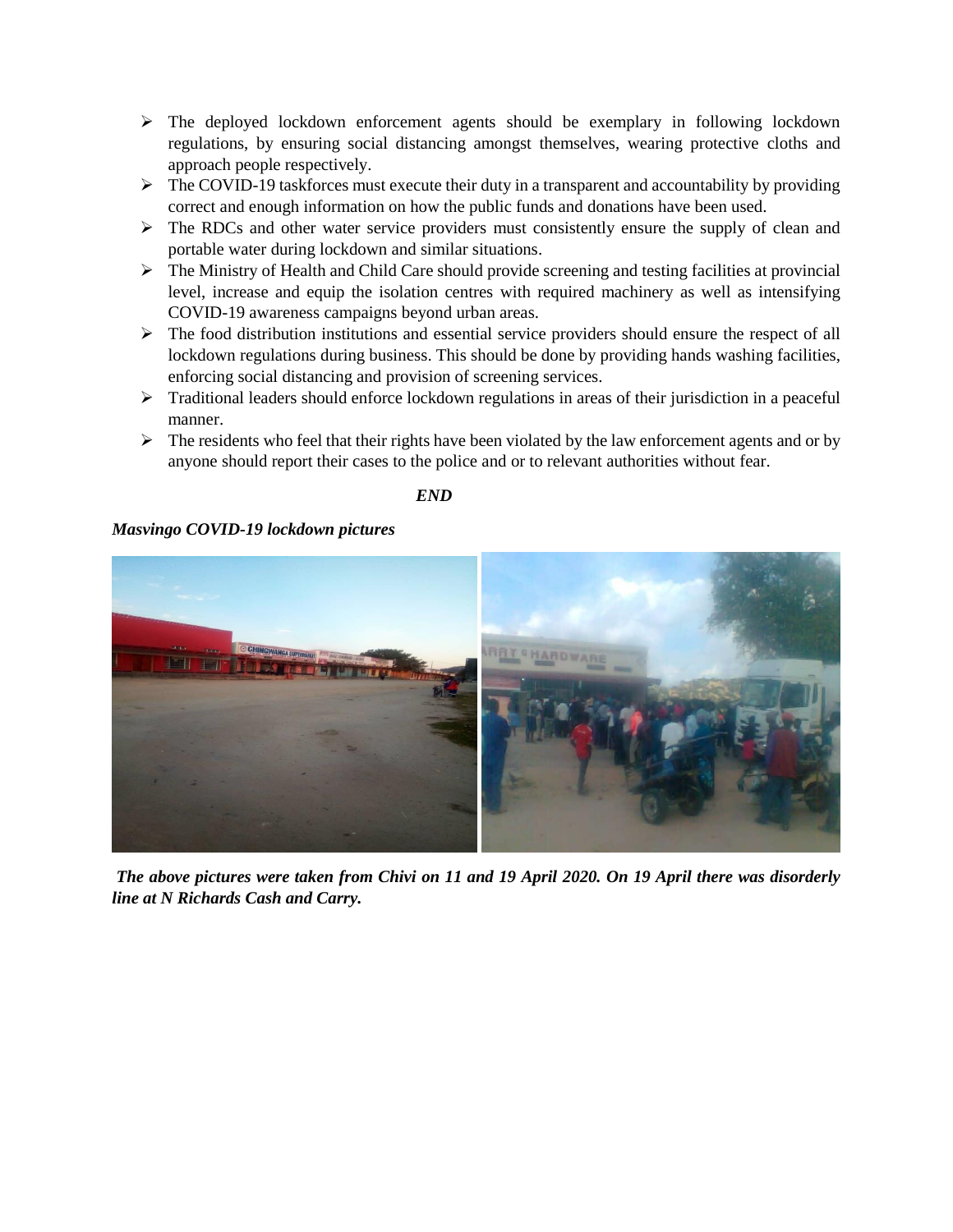

*Pictures shows deserted Triangle vegetable markets and a queue at OK Triangle, social distancing was still a challenge* 



*The pictures were taken in Mpandawana G/P on 10 and 25 April respectively. On 25 April there was an increase in number of people in the Growth Point.*